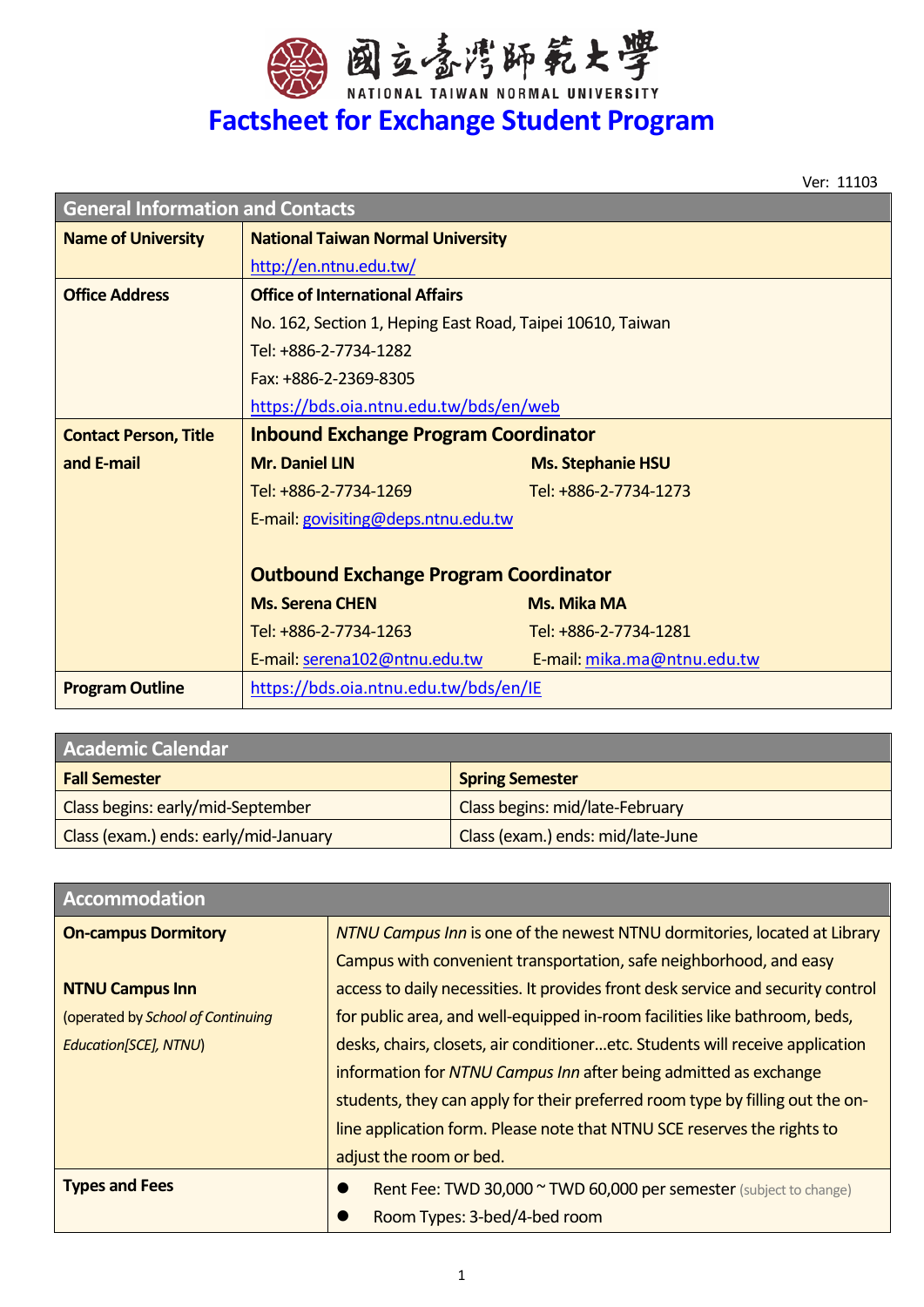

| <b>Application</b>                 |                                                                                       |  |
|------------------------------------|---------------------------------------------------------------------------------------|--|
| <b>Number of Exchange Students</b> | Based on agreement and balance. Subject to discussion between two                     |  |
| <b>Accepted</b>                    | institutions.                                                                         |  |
| <b>Length of Study</b>             | One semester (Fall and Spring, 16 weeks+2 flexible weeks) or one academic year        |  |
| <b>Levels</b>                      | Undergraduate or graduate students                                                    |  |
| <b>Application Period</b>          | Fall Semester: early-March to late-April                                              |  |
|                                    | Spring Semester: early-September to late-October (of previous year)                   |  |
| <b>Minimum GPA Requirement</b>     | GPA 3.0/4.3 or 75% average                                                            |  |
| <b>Minimum English Requirement</b> | <b>TOEFL IBT 80 or IELTS 6.5</b> (suggested requirement)                              |  |
| <b>Other Language Requirements</b> | Department of History: TOCFL Level 4 or New HSK 6<br>▶                                |  |
| (for specific departments)         | <b>Department of Chinese as a Second Language:</b><br>▶                               |  |
|                                    | > Undergraduate: Certificate of taken 180-hours of Chinese courses                    |  |
|                                    | Scraduate: TOCFL Level 4 or New HSK 6                                                 |  |
|                                    | <b>Department of East Asian Studies:</b><br>▶                                         |  |
|                                    | > Non-Chinese-speaking Students                                                       |  |
|                                    | Undergraduate: TOCFL Level 3 or HSK Level 5                                           |  |
|                                    | Master Program: TOCFL Level 4 or HSK Level 6                                          |  |
|                                    | Doctoral Program: TOCFL Level 5 or HSK Level 6                                        |  |
|                                    | > Chinese-speaking Students                                                           |  |
|                                    | (1) TOEFL iBT 71 or                                                                   |  |
|                                    | $(2)$ IELTS 5.5 or                                                                    |  |
|                                    | (3) TOEIC 750 or                                                                      |  |
|                                    | College English Test (全國大學英語考試) : CET 4 or<br>(4)                                     |  |
|                                    | Public English Test System (全國英語等級考試) : PETS 3<br>(5)                                 |  |
| <b>Required Documents</b>          | Please upload following documents onto the application system                         |  |
|                                    | On-line Application Form: https://bds.oia.ntnu.edu.tw/bds/en/IE<br>0                  |  |
|                                    | Study Plan (for undergraduates and graduates)/<br>$\bullet$                           |  |
|                                    | Research Plan (for graduates only)                                                    |  |
|                                    | Letter of Recommendation<br>O                                                         |  |
|                                    | <b>Official Academic Transcript (issued within 3 months)</b>                          |  |
|                                    | Enrollment Certificate (issued within 3 months)                                       |  |
|                                    | <b>Photocopy of Passport</b><br>* All documents must be in either Chinese or English. |  |
|                                    |                                                                                       |  |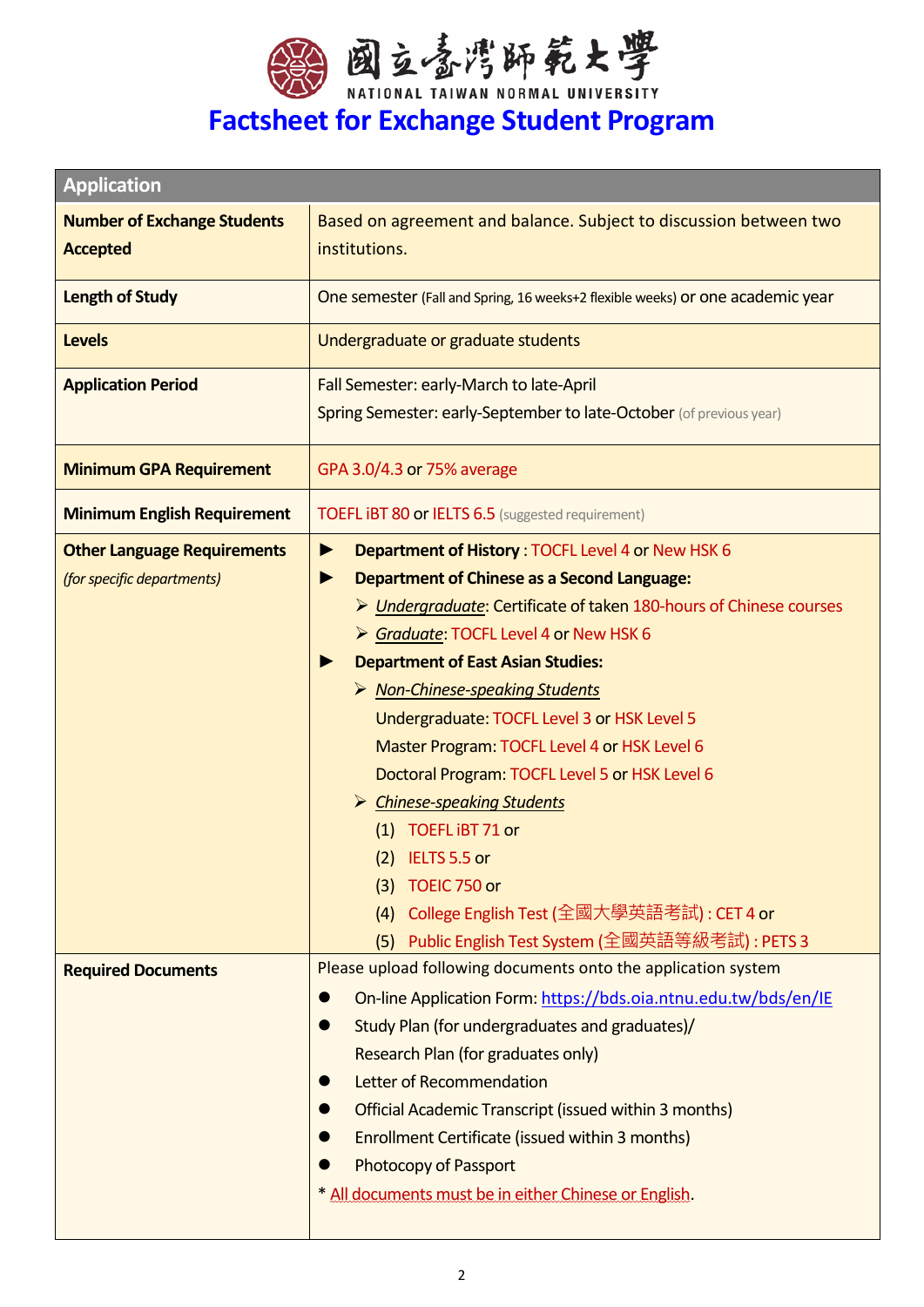

# **Factsheet for Exchange Student Program**

| <b>Major &amp; Course</b>            |                                                                                                                                                                                                                                                                                                                                                                                                                                                                                                 |
|--------------------------------------|-------------------------------------------------------------------------------------------------------------------------------------------------------------------------------------------------------------------------------------------------------------------------------------------------------------------------------------------------------------------------------------------------------------------------------------------------------------------------------------------------|
| <b>Complete Course Information</b>   | http://courseap.itc.ntnu.edu.tw/acadmOpenCourse/CofopdlCtrl?language=english                                                                                                                                                                                                                                                                                                                                                                                                                    |
| <b>Courses Conducted in English</b>  | http://courseap.itc.ntnu.edu.tw/acadmOpenCourse/CofopdlEngTauhtGridCtrl                                                                                                                                                                                                                                                                                                                                                                                                                         |
| <b>Global Culture Programs (GCP)</b> | The "Global Culture Programs (GCP)" is a series of culture-related<br>courses that are exclusively taught in English (e.g. "Literature and<br>Arts", "Introduction to Chinese Traditional Culture", "Readings in<br>Chinese and Western Art" etc.). The GCP courses are to be<br>supplemented by credit-bearing Chinese language courses, which<br>provides student with a set of balanced curricula of both culture and<br>language. GCP course list can be found at the link mentioned above. |
| <b>Course Registration Period</b>    | Will notify students before they arrive.                                                                                                                                                                                                                                                                                                                                                                                                                                                        |
| <b>Chinese Language Program</b>      | Non-Chinese-speaking exchange students are eligible to take a<br>tuition-waived Chinese training program (up to 6 hours per week) at<br>Mandarin Training Center (MTC). This Chinese training program<br>does not provide academic transcript and credit(s) for attendees,<br>but will provide a Record of Study to prove attendees' study hours,<br>grades, and course(s) they have taken.                                                                                                     |

| <b>Required Course Load</b>                                                                                                                                              |                                                                                                                                                        |  |
|--------------------------------------------------------------------------------------------------------------------------------------------------------------------------|--------------------------------------------------------------------------------------------------------------------------------------------------------|--|
| <b>Minimum Number of Courses</b>                                                                                                                                         | Exchange students are required to enroll in at least one course provided<br>by the Host Department and one course of GCP (Global Culture<br>Programs). |  |
| <b>Maximum Credit Load</b>                                                                                                                                               | Undergraduate: maximum 27 credits in one semester                                                                                                      |  |
|                                                                                                                                                                          | Postgraduate: maximum 18 credits in one semester                                                                                                       |  |
| $\ast$<br>One semester consists of 18 weeks. 1 hour of lecture/tutorial per week or 2-3 hours laboratory/fieldwork per<br>week for a whole semester results in 1 credit. |                                                                                                                                                        |  |

\* 2 ECTS = 1 credit

| Others                       |                                                                                        |  |
|------------------------------|----------------------------------------------------------------------------------------|--|
| <b>Insurance Requirement</b> | <b>Purchase Insurance at Home Country</b>                                              |  |
|                              | All exchange students are required to purchase both overseas Accidental<br>(1)         |  |
|                              | Insurance & overseas Medical Insurance at home country.                                |  |
|                              | Each kind of insurance shall worth a minimum of NT\$1,000,000 (approx.<br>(2)          |  |
|                              | US\$35,000) valid for the entire exchange period.                                      |  |
|                              | <b>National Health Insurance (NHI)</b> (1 Academic Year students only)                 |  |
|                              | National Health Insurance is required by Taiwanese government from the 7 <sup>th</sup> |  |
|                              | month after arrival.                                                                   |  |